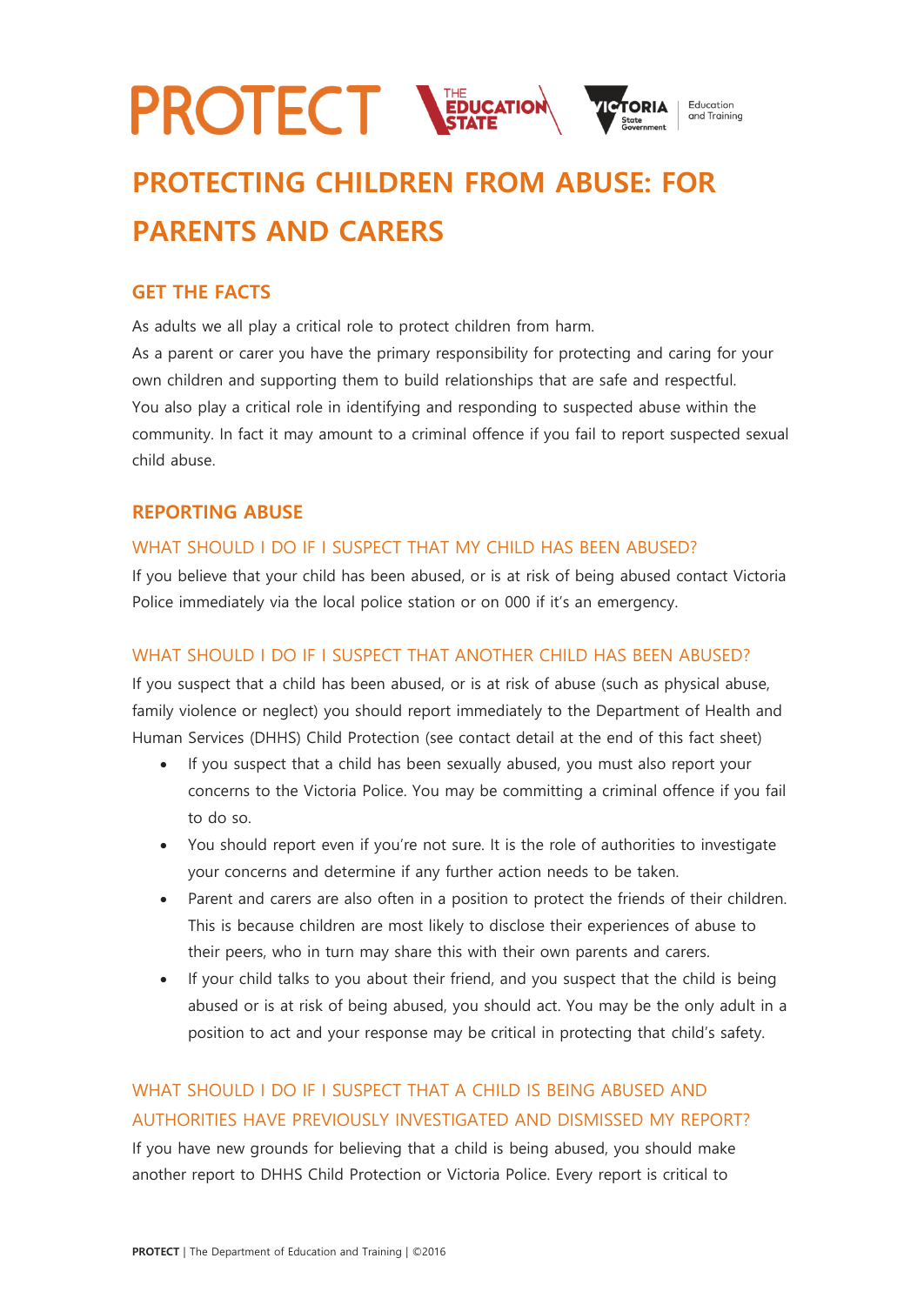protecting a child as it builds evidence and helps authorities to gain a clearer understanding of risks to the child.

# WHAT HAPPENS TO MY CHILD IF SOMEONE AT THE SCHOOL SUSPECTS THAT MY CHILD HAS BEEN ABUSED?

All staff members at your child's school are required to report suspected child abuse to DHHS Child Protection and, in some circumstances, to Victoria Police.

Your child's school will contact you as soon as possible, unless they have been advised not to do so by DHHS Child Protection and/or Victoria Police.

Where appropriate the school will work with you to ensure that your child is provided with support, which may include referring them to wellbeing professionals.

# WHEN IS IT A CRIMINAL OFFENCE TO NOT REPORT SUSPECT ABUSE?

Any adult may face criminal charges if they believe that another adult has committed a sexual offence against a child under 16 years of age and does not report this information to the police.

# **FACTS ON CHILD ABUSE**

## WHAT IS CHILD ABUSE?

Child abuse:

- can include physical abuse, sexual abuse, grooming, emotional or physiological harm, neglect or family violence
- does not have to involve physical contact or force (eg, child sexual abuse can include talking to a child in a sexually explicit way)
- can be committed by any member of the community, including someone within a child's family or someone within the school setting.

The trauma associated with child abuse can significantly impact upon the wellbeing and development of a child. This is why it is critical that we all respond immediately to any form of suspected abuse.

## WHAT ARE THE SIGNS THAT A CHILD HAS BEEN ABUSED?

There are a range of physical and behavioural indicators of child abuse. Most importantly you should act if you notice anything that causes you to form a reasonable belief that a child has been, or is at risk of being abused, including (but not limited to):

- a change in a child's behaviour (e.g. withdrawal, regressive behaviour, or non-age appropriate sexual behaviours)
- physical indicators of abuse (e.g. unexplained bruises, welts, signs of malnutrition)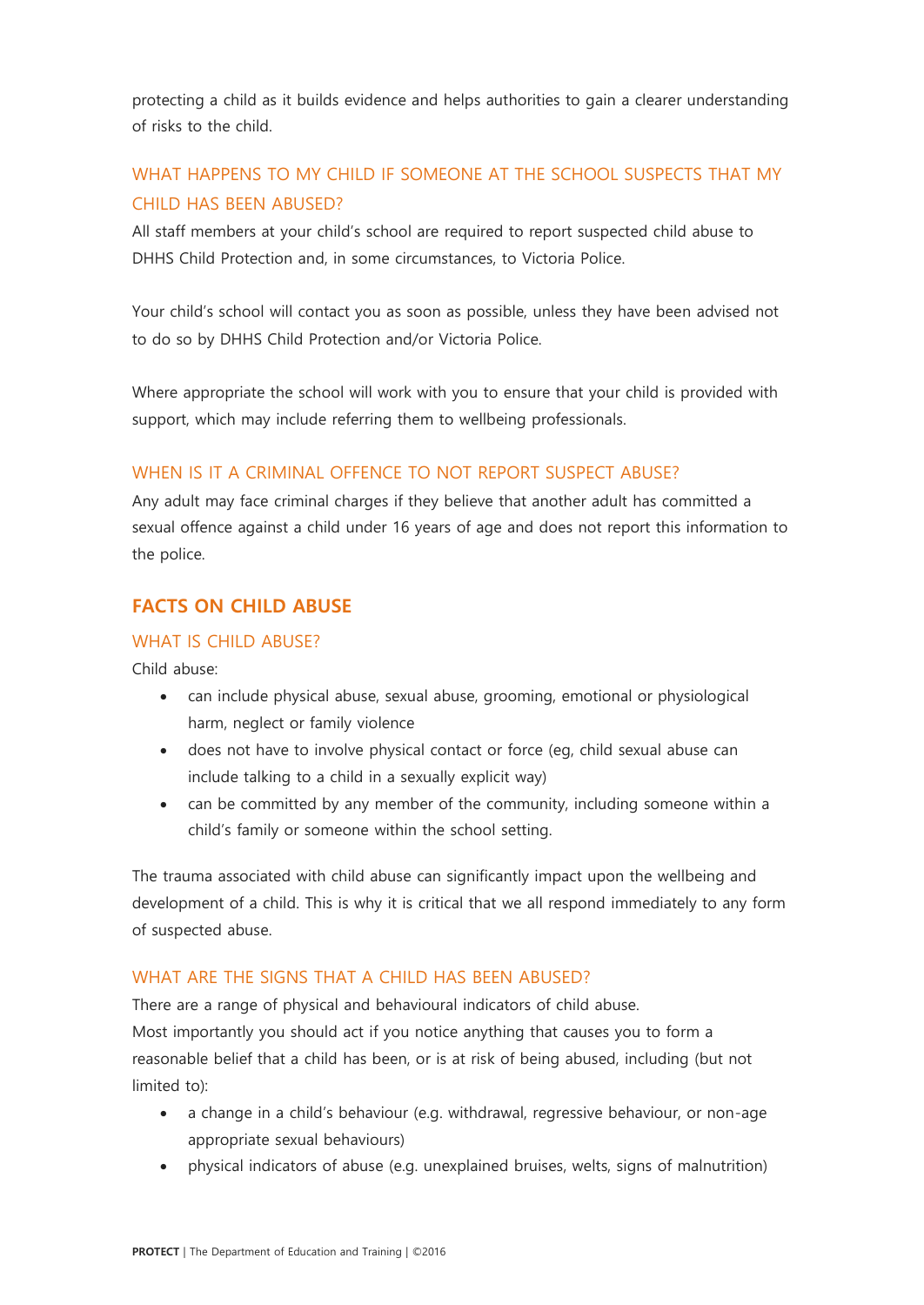• an inappropriate relationship between an adult and a child (e.g. inappropriate physical contact, unexplained gifts or phone/email contact).

# **THE SCHOOL'S ROLE**

#### HOW MUST SCHOOLS RESPOND TO SUSPECTED CHILD ABUSE?

All staff in Victorian schools are obligated to respond to any incident or suspicion of child abuse as outlined below:

#### **1. Respond to the emergency**

Address any immediate health and safety needs (eg. administer first aid or contact emergency services).

#### **2. Inform authorities**

Report any reasonable belief that a child has been, or is at risk of being abused to the DHHS Child Protection or Victoria Police.

#### 3. **Contact parents/carers when appropriate**

Contact parents/carers once authorities advise that it is safe and appropriate to do so.

Ideally parents/carers will play a central role in providing support for their children, however schools will be instructed not to contact parents/carers in circumstances where this may impede an investigation or place the child at greater risk.

#### **4. Provide ongoing support for all children impacted by the abuse**

Provide appropriate support for all children impacted by abuse. This will likely include ongoing counselling from professionals. The child's ongoing support will be documented in a Student Support Plan.

These actions are outlined in further detail in Identifying and Responding to All Forms of Abuse in Victorian Schools.

## ARE THE STAFF AT MY CHILD'S SCHOOL REQUIRED TO REPORT CHILD ABUSE?

Yes – all staff at your child's school are required by law to report any reasonable belief that a child has been abused, or is at risk of abuse.

In some circumstances, it may be a criminal offence for school staff to fail to report child abuse to the authorities.

# **PROTECTING MY CHILD**

WHAT CAN I DO TO HELP EDUCATE AND PROTECT MY CHILD FROM ABUSE?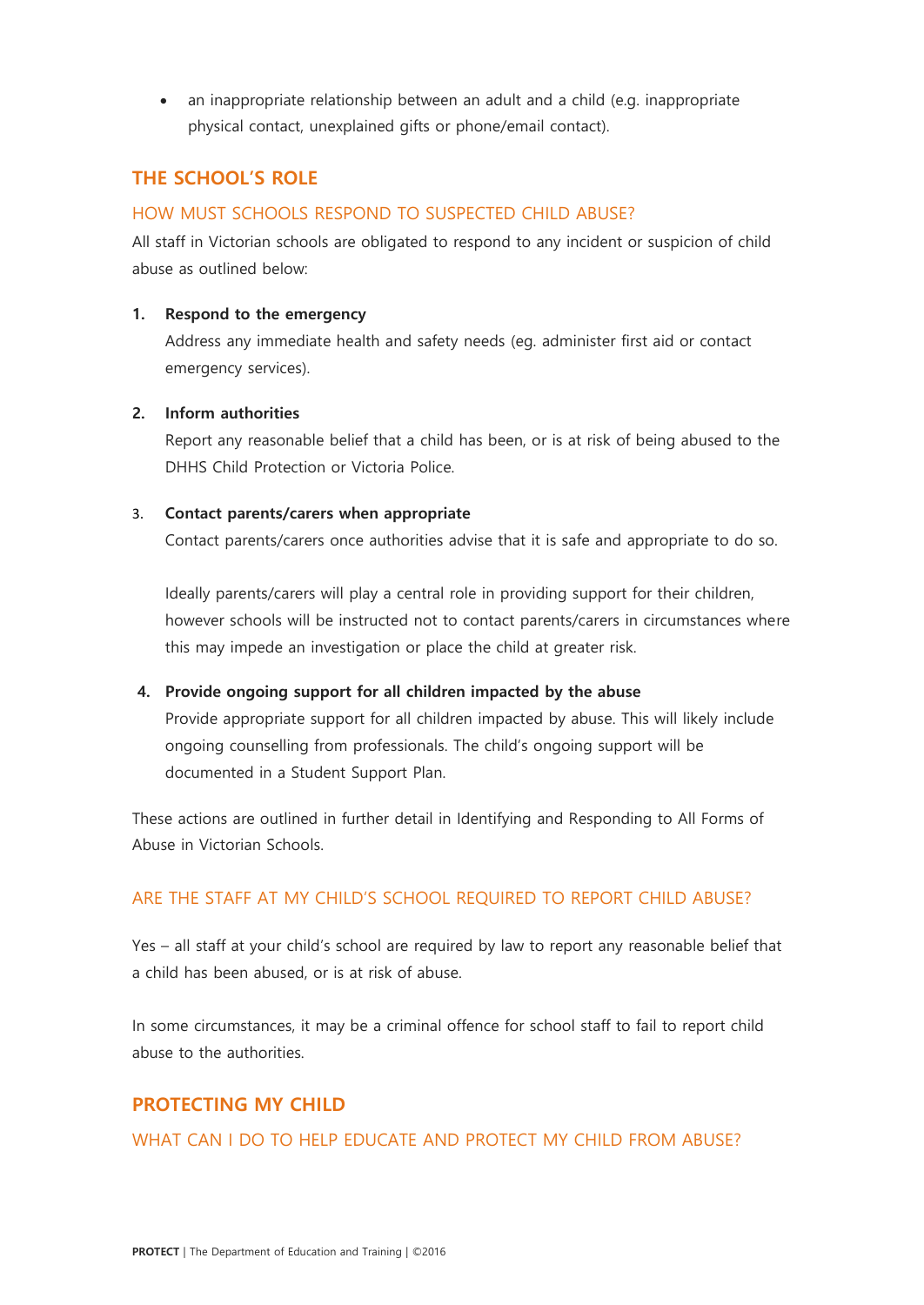Have a chat to your child and make sure that he or she knows that no one is allowed to threaten, hurt or touch them in a way that makes them feel uncomfortable.

Every relationship should be respectful and no one should behave in a way that makes them feel unsafe or afraid.

Your child's school will also be supporting your child in learning about their rights to be safe and respected. Victorian government schools are teaching the Respectful Relationships program which promotes positive attitudes and behaviours and is aimed at preventing family violence.

# WHAT SHOULD LTALK ABOUT WHEN LEXPLAIN SAFETY TO MY CHILD?

There are some things you can do at home to build your child's understanding of safe and respectful relationships including:

- talking openly with your child about their feelings and relationships
- being sure that they understand you will listen and act if they are concerns about how anyone is treating them
- using the correct names for body parts and having age-appropriate conversations about touching and sexual activity
- letting your child know that adults should never harm or act in a sexual way with any child.

# KEEPING CHILDREN SAFE OUTSIDE OF THE HOME OR SCHOOL

You play a critical role in ensuring that your children are spending time in safe places.

In Victoria all people who are working with your children such as coaches and music teachers need to have a current Working With Children Check.

You may like to check that any staff and volunteers spending time with your child after school hours and on weekend have a valid Working With Children Check.

If you think that you may need some help to keep your children safe from harm and support their healthy development, it is important you find some help. Visit the Victorian Government's Better Health Channel for information on seeking support: [https://www.betterhealth.vic.gov.au/health/healthyliving/parenting-support-to-help-prevent](https://www.betterhealth.vic.gov.au/health/healthyliving/parenting-support-to-help-prevent-abuse)[abuse](https://www.betterhealth.vic.gov.au/health/healthyliving/parenting-support-to-help-prevent-abuse)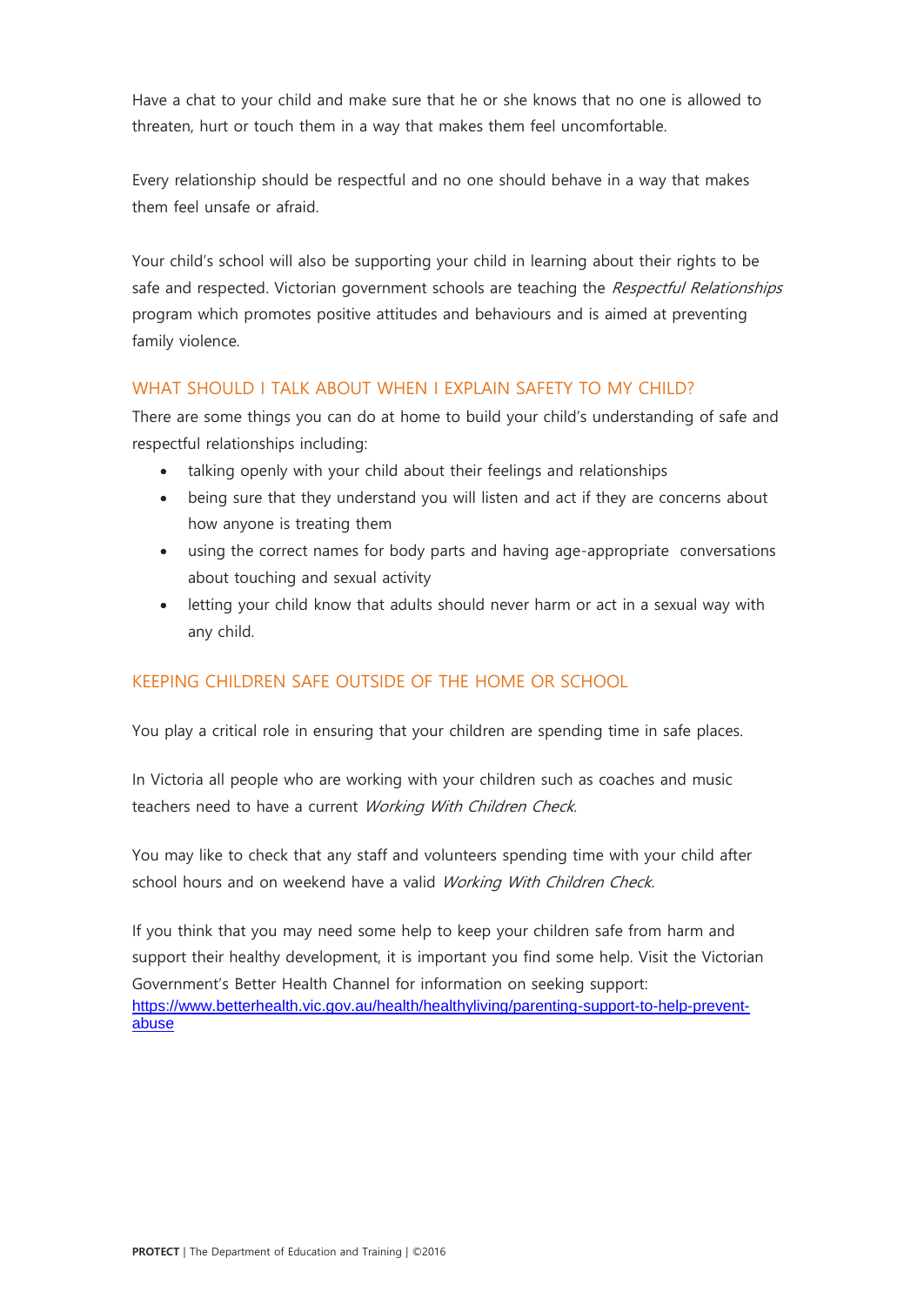# **FURTHER INFORMATION**

## WHERE CAN I GO FOR MORE INFORMATION AND SUPPORT?

You can contact DHHS Child Protection and Victoria Police directly to discuss any concerns you may have for the wellbeing of a child (see contact details on the next page)

If you have any concerns about your child or another child at your child's school talk to the principal or another staff member at the school about your concerns. You can also raise this matter with DHHS Child Protection and the Victoria Police.

For further information on where to go for support to keep your children safe from harm visit the Victorian Government's [Better Health Channel:](https://www.betterhealth.vic.gov.au/health/healthyliving/parenting-support-to-help-prevent-abuse) [https://www.betterhealth.vic.gov.au/health/healthyliving/parenting-support-to-help-prevent](https://www.betterhealth.vic.gov.au/health/healthyliving/parenting-support-to-help-prevent-abuse)[abuse](https://www.betterhealth.vic.gov.au/health/healthyliving/parenting-support-to-help-prevent-abuse)

For more information on:

- your child's school's role in preventing and managing child abuse: [www.education.vic.gov.au/protect](http://www.education.vic.gov.au/protect)
- indicators of abuse, visit [www.education.vic.gov.au/protect](http://www.education.vic.gov.au/protect)

If you are concerned or unsure about your school's response and/or would like to talk to someone outside of the school please contact:

- Victorian Government schools Regional Office (www.education.vic.gov.au/about/contact/Pages/regions.aspx)
- Catholic Schools local Diocesan education office ([www.cecv.catholic.edu.au/About-](http://www.cecv.catholic.edu.au/About-Us/Dioceses)[Us/Dioceses](http://www.cecv.catholic.edu.au/About-Us/Dioceses))
- Independent Schools Victoria ([www.is.vic.edu.au/who-we-are/contact-us/](http://www.is.vic.edu.au/who-we-are/contact-us/))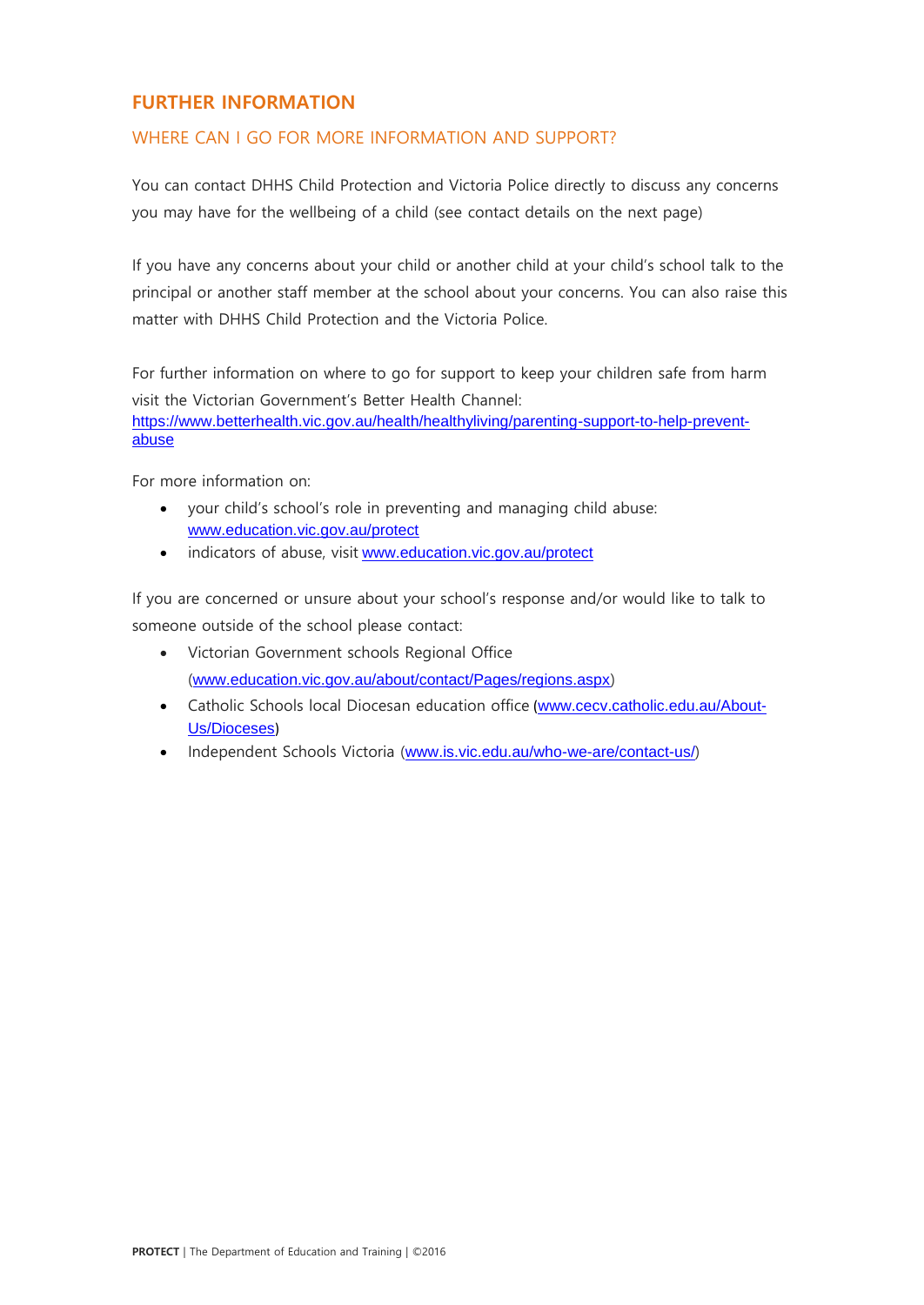# **CONTACT NUMBERS**

## 24 HOUR SERVICES

| Victoria Police                                        | 000              |
|--------------------------------------------------------|------------------|
| Department of Health and Human Services                | 131 278          |
| Child Protection                                       |                  |
| Department of Education and Training                   | $(03)$ 9589 6266 |
| Security Services Unit                                 |                  |
| DEPARTMENT OF EDUCATION AND TRAINING                   |                  |
| Security Services Unit                                 | $(03)$ 9589 6266 |
|                                                        |                  |
| <b>REGIONAL</b>                                        |                  |
| NORTH EASTERN VICTORIA                                 |                  |
| General enquiries                                      | 1300 333 231     |
| Benalla office                                         | (03) 8392 9500   |
| Glen Waverley office                                   | (03) 8392 9300   |
| NORTH WESTERN VICTORIA                                 |                  |
| Bendigo office                                         | (03) 5337 8444   |
| Coburg office                                          | (03) 9488 9488   |
| SOUTH EASTERN VICTORIA                                 |                  |
| Dandenong office                                       | $(03)$ 8765 5600 |
| Moe office                                             | (03) 5127 0400   |
| SOUTH WESTERN VICTORIA                                 |                  |
| General inquiries                                      | 1300 333 232     |
| <b>Ballarat office</b>                                 | (03) 5337 8444   |
| Footscray office                                       | (03) 8397 0300   |
| Geelong office                                         | (03) 5225 1000   |
| Horsham office                                         | (03) 5310 5200   |
| Warrnambool office                                     | 1300 333 232     |
| <b>CATHOLIC EDUCATION</b>                              |                  |
| Archdiocese of Melbourne:                              | $(03)$ 9267 0228 |
| Office of Professional Conduct, Ethics & Investigation |                  |

- Legal Services
- Student Wellbeing Information Line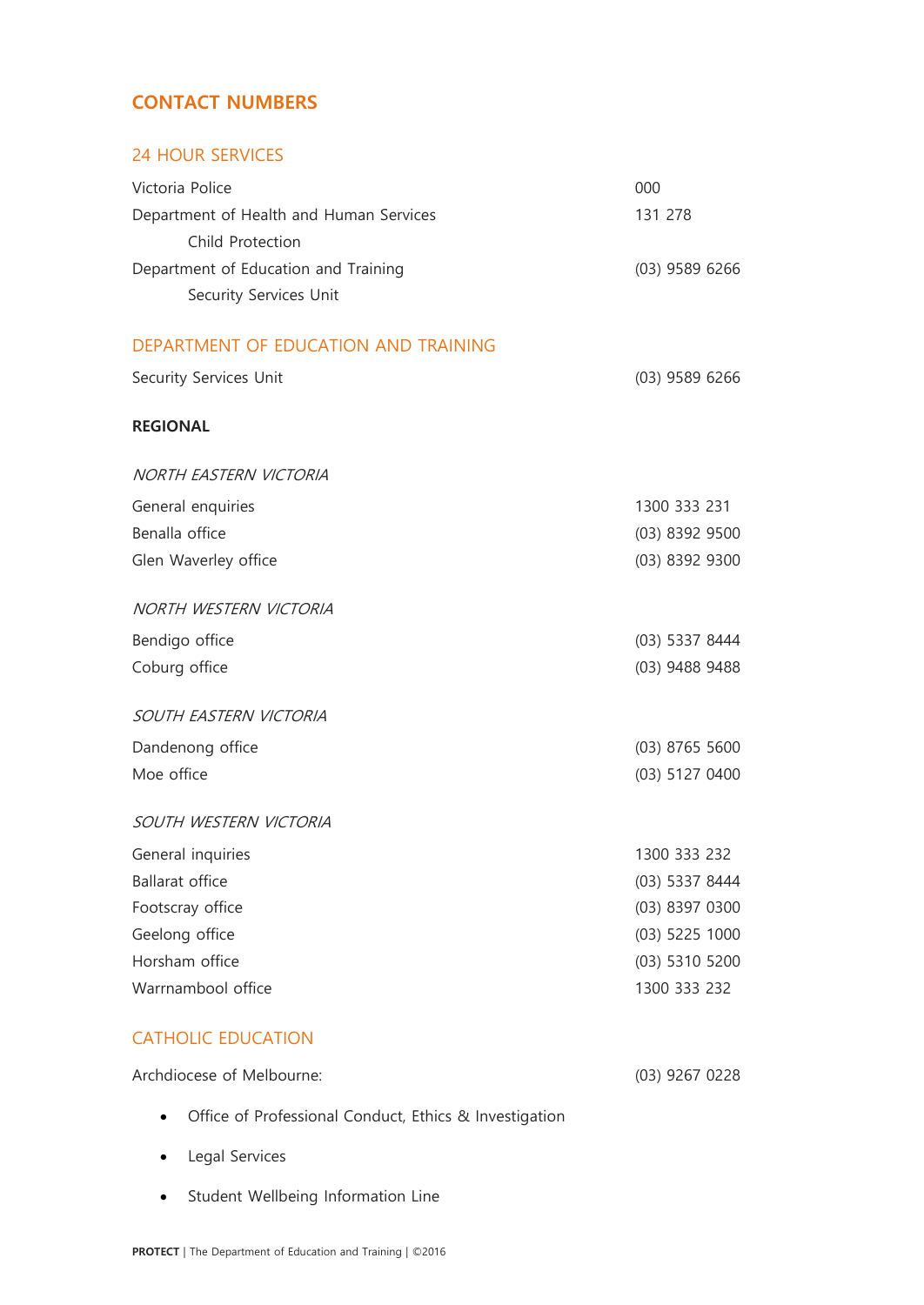| Communications & Marketing Unit (Media Advisor) |  |  |  |
|-------------------------------------------------|--|--|--|
|                                                 |  |  |  |

| Diocese of Sale:       | $(03)$ 5622 6600 |
|------------------------|------------------|
| Diocese of Ballarat:   | $(03)$ 5337 7135 |
| Diocese of Sandhurst:  | $(03)$ 5443 2377 |
| INIDEDENIDENIT CCHOOLC |                  |

## INDEPENDENT SCHOOLS

| Independent Schools Victoria | (03) 9825 7200 |
|------------------------------|----------------|
|                              |                |

## DEPARTMENT OF HEALTH AND HUMAN SERVICES CHILD PROTECTION

| <b>Region</b>                                              | <b>Local Government Areas (LGAs)</b>                                                                                                                                                                                                                                    | <b>Phone No</b> |
|------------------------------------------------------------|-------------------------------------------------------------------------------------------------------------------------------------------------------------------------------------------------------------------------------------------------------------------------|-----------------|
| Northern and<br>western suburban<br>LGAs                   | Banyule, Brimbank, Darebin, Hobsons Bay, Hume,<br>Maribyrnong, Melbourne, Melton, Moonee Valley,<br>Moreland, Nillumbik, Whittlesea, Wyndham, Yarra.                                                                                                                    | 1300 664 977    |
| Eastern suburban<br>LGAs                                   | Boroondara, Knox, Manningham, Maroondah, Monash,<br>Whitehorse, Yarra Ranges.                                                                                                                                                                                           | 1300 360 391    |
| Southern<br>suburban LGAs                                  | Bayside, Cardinia, Casey, Frankston, Glen Eira, Greater<br>Dandenong, Kingston, Mornington Peninsula, Port<br>Phillip, Stonnington.                                                                                                                                     | 1300 655 795    |
| West Rural and<br><b>Regional LGSs</b>                     | Ararat, Ballarat, Golden Plains, Hepburn, Hindmarsh,<br>Horsham, Moorabool, Northern Grampians, Pyrenees,<br>West Wimmera, Yarriambiack, Colac-Otway,<br>Corangamite, Glenelg, Greater Geelong, Moyne,<br>Queenscliffe, Southern Grampians, Surf Coast,<br>Warrnambool. | 1800 075 599    |
| North-western<br>rural and regional<br>LGAs                | Buloke, Campaspe, Central Goldfields, Gannawarra,<br>Greater Bendigo, Loddon, Macedon Ranges, Mildura,<br>Mount Alexander, Swan Hill.                                                                                                                                   | 1800 675 598    |
| North-eastern<br>rural and regional<br><b>LGAS</b>         | Alpine, Benalla, Greater Shepparton, Indigo, Mansfield,<br>Mitchell, Moira, Murrindindi, Strathbogie, Towong,<br>Wangaratta, Wodonga.                                                                                                                                   | 1800 650 227    |
| Eastern and<br>south-eastern<br>rural and regional<br>LGAs | Bass Coast, Baw Baw, East Gippsland, Latrobe, South<br>Gippsland, Wellington.                                                                                                                                                                                           | 1800 020 202    |

# CHILD FIRST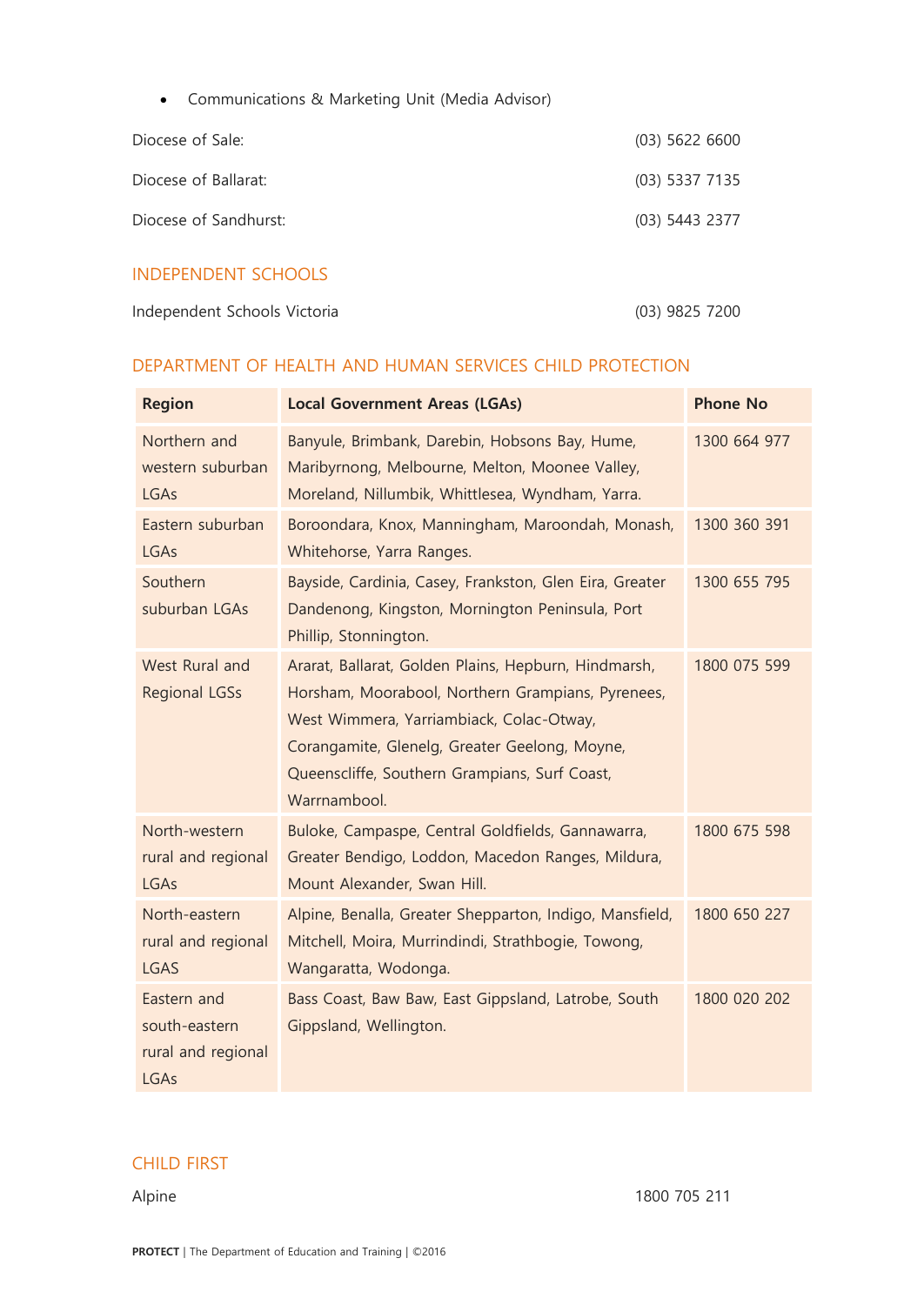| Ararat                                               | 1300 783 341   |
|------------------------------------------------------|----------------|
| <b>Ballarat</b>                                      | 1300 783 341   |
| Banyule                                              | (03) 9450 0955 |
| <b>Bass Coast</b>                                    | (03) 5662 5150 |
| Baw Baw                                              | 1800 339 100   |
| Bayside                                              | 1300 367 441   |
| Benalla                                              | 1800 705 211   |
| Boroondara                                           | 1300 762 125   |
| <b>Brimbank</b>                                      | 1300 138 180   |
| <b>Buloke</b>                                        | 1300 665 218   |
| Campaspe                                             | 1800 260 338   |
| Cardinia                                             | (03) 9705 3939 |
| Cardinia - Aboriginal children and families          | (03) 9794 5973 |
| Casey                                                | (03) 9705 3939 |
| Casey - Aboriginal children and families             | (03) 9794 5973 |
| Central Goldfields                                   | 1800 260 338   |
| Colac-Otway                                          | (03) 5232 5500 |
| Corangamite                                          | (03) 5232 5500 |
| Darebin                                              | (03) 9450 0955 |
| East Gippsland                                       | (03) 5152 0052 |
| Frankston                                            | 1300 721 383   |
| Gannawarra                                           | 1300 665 218   |
| Glen Eira                                            | 1300 367 441   |
| Glenelg                                              | 1300 543 779   |
| Golden Plains                                        | 1300 783 341   |
| Greater Bendigo                                      | 1800 260 338   |
| Greater Dandenong                                    | (03) 9705 3939 |
| Greater Dandenong - Aboriginal children and families | (03) 9794 5973 |
| Greater Geelong                                      | 1300 551 948   |
| Greater Shepparton                                   | 1300 854 944   |
| Hepburn                                              | 1300 783 341   |
| Hindmarsh                                            | 1800 195 114   |
| Hobson's Bay                                         | 1300 775 160   |
| Horsham                                              | 1800 195 114   |
| Hume                                                 | 1300 786 433   |
| Indigo                                               | 1800 705 211   |
| Kingston                                             | 1300 367 441   |
| Knox                                                 | 1300 369 146   |
| La Trobe                                             | 1800 339 100   |
| Loddon                                               | 1800 260 338   |
| Macedon Ranges                                       | 1800 260 338   |
| Manningham                                           | 1300 762 125   |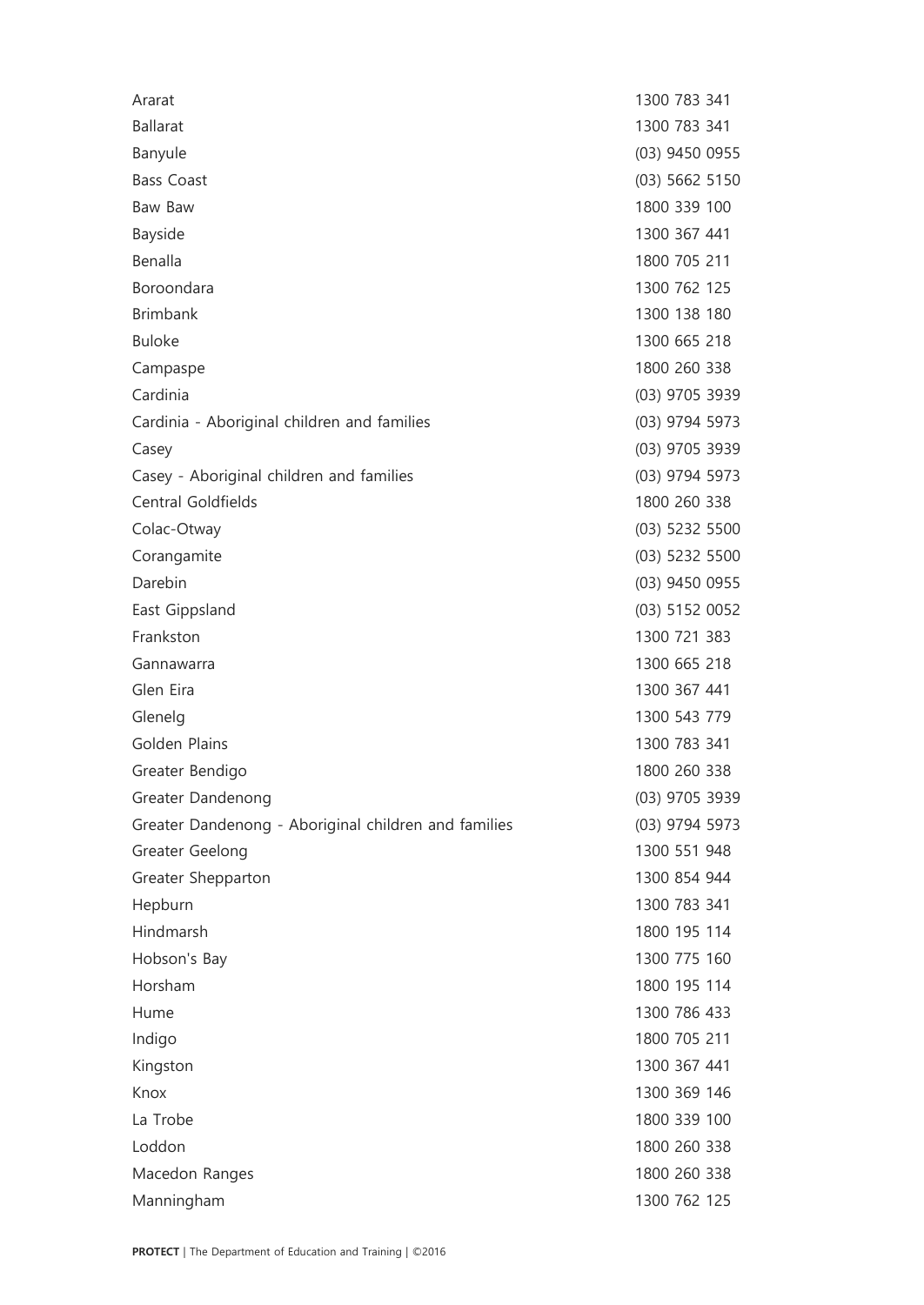#### OTHER SERVICES

Centres Against Sexual Assault (CASA) – 1800 806 292